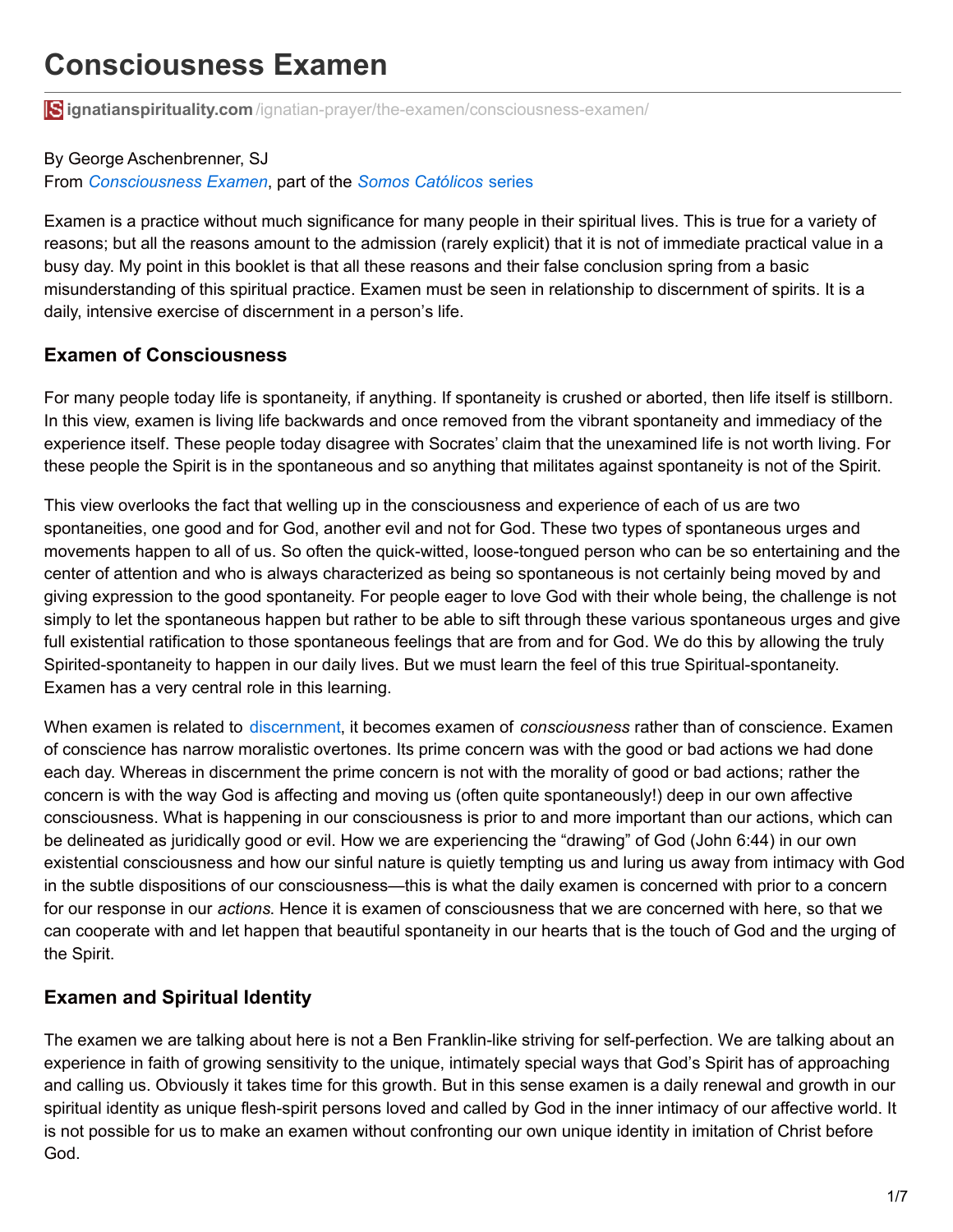And yet so often our daily examen becomes so general and vague and unspecific that our unique spiritual identity does not seem to make any difference. Examen assumes real value when it becomes a daily experience of confrontation and renewal of our unique spiritual identity and how God is subtly inviting us to deepen and develop this identity. We should make our examen each time with as precise a grasp as we have now on our spiritual identity. We do not make it just as any Christian but as this specific Christian person with a unique vocation and grace in faith.

## **Examen and Prayer**

The examen is a time of prayer. The dangers of an empty self-reflection or an unhealthy self-centered introspection are very real. On the other hand, a lack of effort at examen and the approach of living according to what comes naturally keep us quite superficial and insensitive to the subtle and profound ways of God deep in our hearts. The prayerful quality and effectiveness of the examen itself depend upon its relationship to our continuing contemplative prayer. Without this relationship examen slips to the level of self reflection for self-perfection, if it perdures at all.

In daily contemplative prayer God carefully reveals to us the order of the mystery of all reality in Christ—as Paul says to the Colossians: "those to whom God has planned to give a vision of the full wonder and splendor of the secret plan for the nations." (Colossians 1:27) The contemplator experiences in many subtle, chiefly non-verbal, ways this revelation of God in Christ. The presence of the Spirit of the risen Jesus in the heart of the believer makes it possible to sense and "hear" this invitation (challenge!) to order ourselves to this revelation. Contemplation is empty without this "ordering" response.

This kind of reverent, docile (the "obedience of faith" Paul speaks of in Romans 16:26), and nonmoralistic ordering is the work of the daily examen—to sense and recognize those interior invitations of God that guide and deepen this ordering from day to day and not to cooperate with those subtle insinuations opposed to that ordering. Without that contemplative contact with God's revelation of reality in Christ, both in formal prayer and informal prayerfulness, the daily practice of examen becomes empty; it shrivels up and dies. Without this "listening" to the revelation of God's ways, which are so different from our own (Isaiah 55:8-9), examen again becomes that shaping up of ourselves, which is human and natural self-perfection, or, even worse, it can corrupt into a selfish ordering of ourselves to our own ways.

Examen without regular contemplation is futile. A failure at regular contemplation emaciates the beautifully rich experience of responsible ordering that the contemplative is continually invited to by God. It is true, on the other hand, that contemplation without regular examen becomes compartmentalized and superficial and stunted in our lives. The time of formal prayer can become a very sacrosanct period in our day but so isolated from the rest of our life that we are not prayerful (finding God in all things) at that level where we really live. The examen gives our daily contemplative experience of God real bite into all our daily living; it is an important means to finding God in everything and not just in the time of formal prayer, as will be explained at the end of this booklet.

## **A Discerning Vision of Heart**

When we first learn and practice the examen, it seems stylized and artificial. This problem is not in the examenprayer but in ourselves; we are beginners and have not yet worked out that integration in ourselves of a process of personal discernment to be expressed in daily examens. As beginners, before we have achieved much of a personalized integration, an exercise or process can be very valuable and yet seem formal and stylized. This should not put us off. It will be the inevitable experience for the beginner and for the "old-timer" who is beginning again at examen.

But examen will always be fundamentally misunderstood if the goal of this exercise is not grasped. The specific exercise of examen is ultimately aimed at developing a heart with a discerning vision to be active not only for one or two quarter-hour periods in a day but continually. This is a gift from God—a most important one as Solomon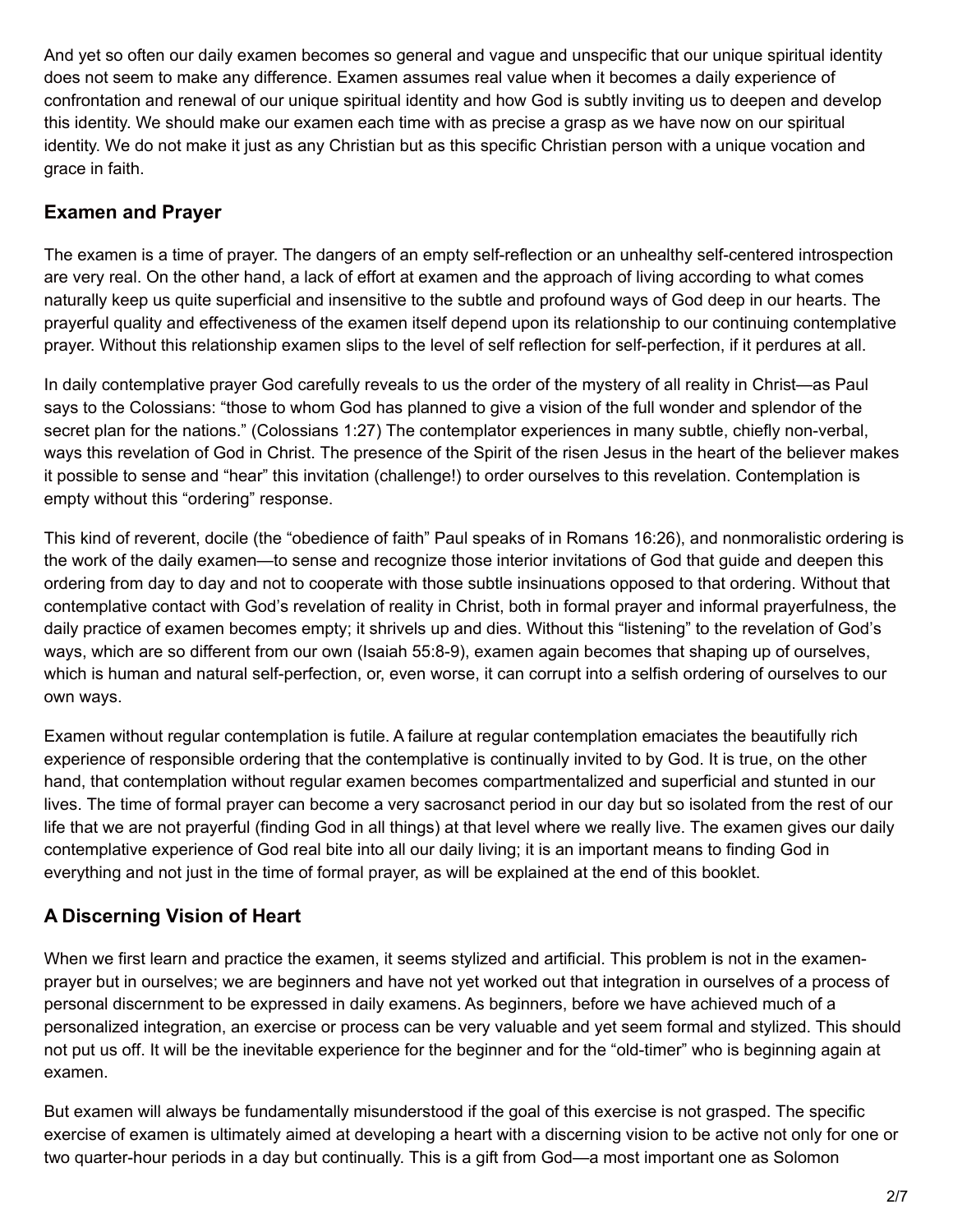realized. (1 Kings 3:9-12) So we must constantly pray for this gift, but we must also be receptive to its development within our hearts. A daily practice of examen is essential to this development.

Hence the five steps of this exercise of examen as presented in the *Spiritual Exercises* of Saint [Ignatius](http://ignatianspirituality.com/ignatian-voices/st-ignatius-loyola/) Loyola (#43) are to be seen, and gradually experienced in faith, as dimensions of the Christian consciousness, formed by God's work in the heart as it confronts and grows within this world and all of reality. If we allow God gradually to transform our mind and heart into that of Jesus, to become truly Christian, through our living experience in this world, then the examen, with its separate elements now seen as integrated dimensions of our own consciousness looking out on the world, is much more organic to our outlook and will seem much less contrived. So there is no ideal length of time arbitrarily set for each of the five elements of the examen when it is practiced. Rather the examen is a daily organic expression of the spiritual mood of our heart. At one time we are drawn to one element longer than the others and at another time to another element over the others.

The mature Ignatius near the end of his life was always examining every movement and inclination of his heart, which means he was *discerning* the congruence of everything with his true Christ-centered self. This was the overflow of those regular intensive prayer exercises of examen every day. As beginners or "old-timers" we must understand both the point of the one or two quarter-hour exercises of examen each day, namely, a continually discerning heart, and of the necessary gradual adaptation of our practice of examen to our stage of development and the situation in the world in which we now find ourselves. And yet we are all aware of the subtle rationalization of giving up formal examen each day because we have "arrived at" that continually discerning heart. This kind of rationalization will prevent further growth in faith sensitivity to the ways of the Holy Spirit in our daily lives.

Let us now take a look at the format of the examen as presented by Saint Ignatius in the *Spiritual Exercises* (#43), but in light of these previous comments on examen as discerning consciousness within the world.

## **Prayer for Enlightenment**

In the *Exercises* Ignatius has an act of thanksgiving as the first pair of the examen. The first two parts could be interchanged without too much difference. In fact, I would suggest the prayer for enlightenment as a fitting introduction to the examen.

The examen is not simply a matter of the natural power of our memory and analysis going back over a part of the day. It is a matter of Spirit-guided insight into our life and courageously responsive sensitivity to God's call in our heart. What we are seeking here is that gradually growing appreciative insight into the mystery that I am. Without God's revealing grace this kind of insight is not possible. We must be careful not to get locked into the world of our own human natural powers. Our technological world poses a special danger in this regard. Founded on a deep appreciation of the humanly interpersonal, the Christian in faith transcends the boundaries of the here and now with its limited natural causality and discovers a God who loves and works in and through and beyond all. For this reason we begin the examen with an explicit petition for the enlightenment that will occur in and through our own powers, but which our own natural powers could never accomplish all by themselves. That the Spirit may help us to see ourselves a bit more as God sees us!

# **Reflective Thanksgiving**

Our stance as Christians in the midst of the world is that of poor persons, possessing nothing, not even ourselves, and yet being gifted at every instant in and through everything. When we become too affluently involved with ourselves and deny our inherent poverty, then we lose the gifts and either begin to make demands for what we think we deserve (often leading to angry frustration) or we blandly take for granted *all* that comes our way. Only the truly poor person can appreciate the slightest gift and feel genuine gratitude. The more deeply we live in faith the more we become aware of how poor we are and how gifted; life itself becomes humble, joyful thanksgiving. This should gradually become an element of our abiding consciousness.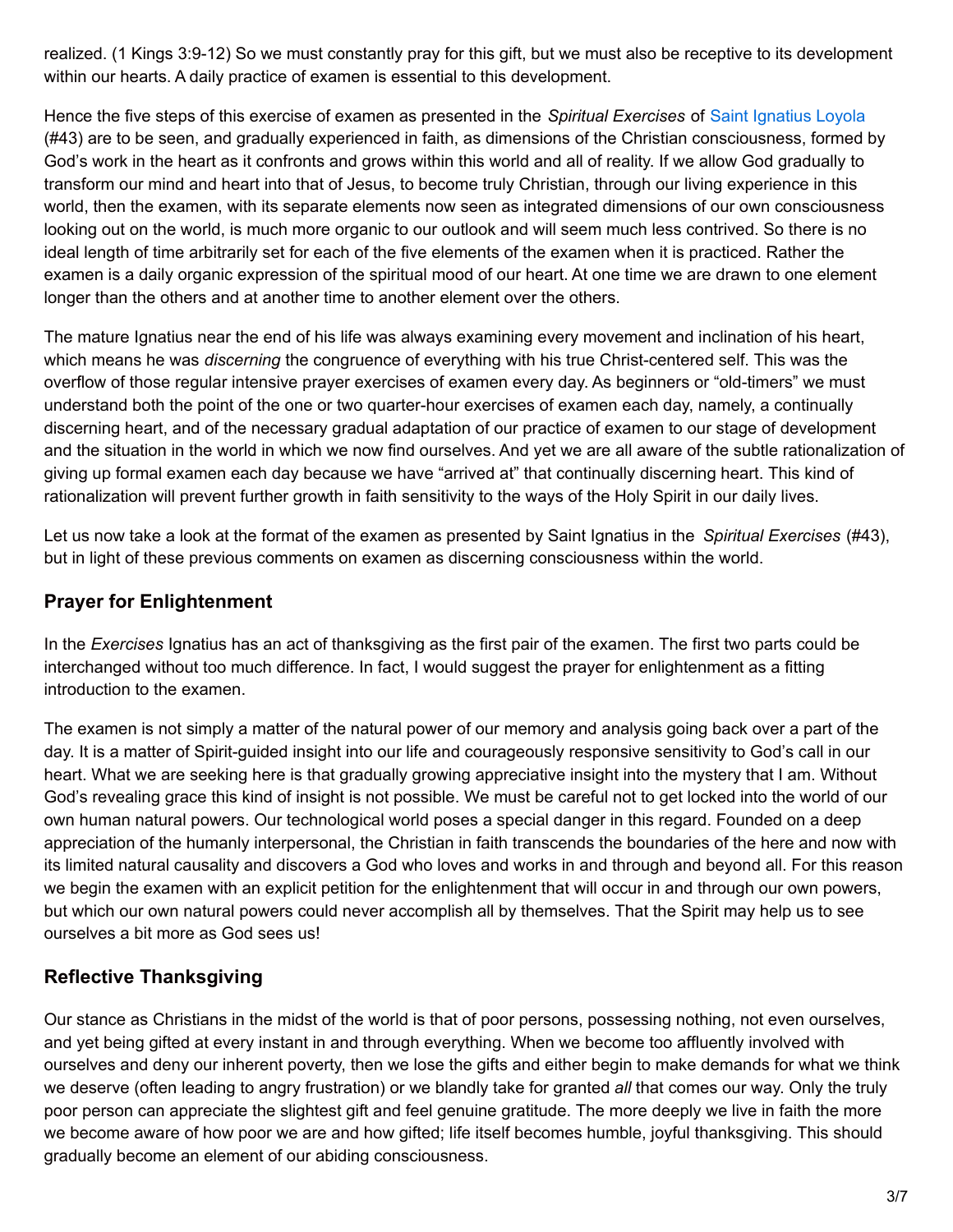After the introductory prayer for enlightenment our hearts should rest in genuine faith-filled gratitude to God for the personal gifts of this most recent part of our day. Perhaps in the spontaneity of the happening we were not aware of the gift and now in this exercise of reflective prayer we see the events in a very different perspective. Our sudden gratitude—now the act of a humble selfless pauper—helps make us ready to discover the gift more clearly in a future sudden spontaneity. Our gratitude should center on the concrete, uniquely personal gifts that each of us is blessed with, whether large and obviously important or tiny and apparently insignificant. There is much in our lives that we take for granted; gradually God will lead us to a deep realization that *all is gift*. It is only right to give praise and thanks!

## **Practical Survey of Actions**

In this third element of the examen ordinarily we rush to review, in some specific detail, our actions of that part of the day just finished so we can catalogue them as good or bad. Just what we shouldn't do! Our prime concern here in faith is with what has been happening to and in us since the last examen. The operative questions are: What has been happening in us? How has God been working in us? What is being asked of us? And only secondarily are our own actions to be considered. This part of the examen presumes that we have become sensitive to our interior feelings, moods, and slightest urgings and that we are not frightened by them but have learned to take them very seriously. It is here in the depths of our affectivity, at times so spontaneous and strong, and at other times so shadowy, that God moves us and deals with us most intimately. These interior moods, feelings, urges, and movements are the "spirits" that must be sifted through, discerned, so we can recognize God's call to us at this intimate core of our being. As we have said above, the examen is a chief means to this discerning of our interior consciousness.

This presumes a real faith approach to life—that life is first listening, then acting in response:

The fundamental attitude of the believer is of one who listens. It is to the Lord's utterances that he gives ear. In as many different ways and on as many varied levels as the listener can discern the word and will of the Lord manifested to him, he must respond with all the Pauline "obedience of faith." ... It is the attitude of receptivity, passivity, and poverty of one who is always in need, radically *dependent, conscious of his creaturehood. [David Asselin, S.J., "Christian Maturity and Spiritual Discernment," Review for Religious, v. 27 (1968), p. 594.]*

Hence the great need for interior quiet, peace, and a passionate receptivity that attunes us to listening to God's word at every instant and in every situation and *then* responding in our own activity. Again in a world that is founded more on activity (becoming activism), productivity, and efficiency (whereas efficacity is a norm for the kingdom of God!). This faith view is implicitly, if not explicitly, challenged at every turn in the road.

And so our first concern here is with these subtle, intimate, affective ways in which God has been dealing with us during these past few hours. Perhaps we did not recognize God calling in that past moment, but now our vision is clear and direct. Secondarily our concern is with our actions insofar as they were *responses* to the calling of the Holy Spirit. So often our activity becomes primary to us and all sense of response in our activity is lost. We become self-moved and motivated rather than moved and motivated by the Spirit. (Romans 8:14) This is a subtle lack of faith and failure to live as a son or daughter of God. In the light of faith it is the *quality* of responsiveness of the activity, more than the activity itself, which makes the difference for the kingdom of God.

In this general review there is no strain to reproduce every second since the last examen; rather, our concern is with specific details and incidents as they reveal patterns and bring some clarity and insight. This brings us to a consideration of what Ignatius calls the particular examen.

This element of the examen, perhaps more than any other, has been misunderstood. It has often become an effort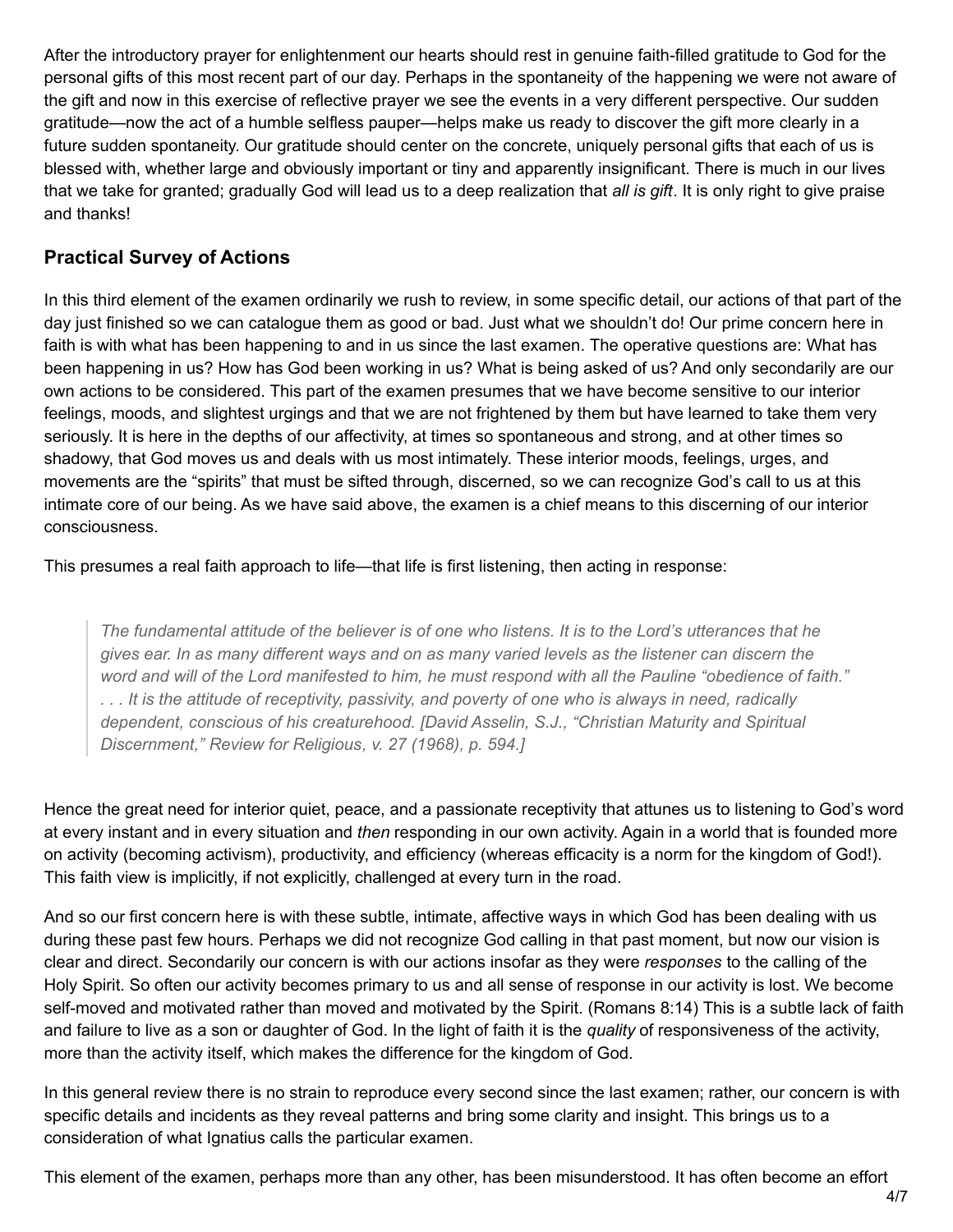to divide and conquer by moving down the list of vices or up the list of virtues in a mechanically planned approach to self-perfection. A certain amount of time was spent on each vice or virtue one by one, and then we moved on to the next one on the list. Rather than a practical programmed approach to perfection, the particular examen is meant to be a reverently honest, personal meeting with the Holy Spirit of God in our own hearts.

When we become sensitive and serious enough about loving God, we begin to realize some changes must be made. We are deficient in so many areas and so many defects must be done away with. But God does not want all of them to be handled at once. Usually there is one area of our hearts where God is especially calling for conversion, which is always the beginning of new life. God is interiorly nudging us in one area and reminding us that if we are really serious about life in the Spirit, this one aspect of ourselves must be changed. This is often precisely the one area we want to forget and (maybe!) work on later. We do not want to let God's word condemn us in this one area and so we try to forget it and distract ourselves by working on some other safer area that *does* require conversion but not with the same urgent sting of consciousness that is true of the former area. It is in this first area of our hearts, if we will be honest and open with God, where we are very personally experiencing the fire of the Holy Spirit confronting us here and now. So often we fail to recognize this guilt for what it really is or we try to blunt it by working hard on something else that we may want to correct whereas God wants something else here and now. For beginners it takes time to become interiorly sensitive to God before they gradually come to recognize the Spirit's call to conversion (maybe involving a very painful struggle!) in some area of their lives. It is better for beginners to take this time to learn what God wants their particular examen now to be rather than just taking some assigned imperfection to get started on.

And so the particular examen is very personal, honest, and at times a very subtle experience of the Spirit calling in our hearts for deeper conversion. The matter of the conversion may remain the same for a long period of time, but the important thing is our sense of this personal challenge to us. Often this experience of God's calling for conversion in one small part of our hearts takes the expression of good healthy guilt which should be carefully interpreted and responded to if there is to be progress in holiness. When the particular examen is seen as God's uniquely personal invitation to greater intimacy in faith, then we can understand why Saint Ignatius suggests that we turn our whole consciousness to this call of the Holy Spirit, beyond the formal examen itself, at those two important moments of every day: its beginning and its close.

In this third dimension of the formal examen, the growing faith sense of our sinfulness is very central. This is more of a spiritual faith reality as revealed by God in our experience than a heavily moralistic and guilt-laden reality. A deep sense of sinfulness depends on our growth in faith and is a dynamic realization which always ends in thanksgiving —the song of a "saved sinner." In his book *Growth in the Spirit*, Francois Roustang, in the second chapter, speaks very profoundly about sinfulness and thanksgiving. This can provide enormous insight into the relationship of these second and third elements of the formal examen, especially as dimensions of our abiding Christian consciousness.

### **Contrition and Sorrow**

The Christian heart is always a heart in song—a song of deep joy and gratitude. But the Alleluia can be quite superficial and without body and depth unless it is genuinely touched with sorrow. This is our song as sinners constantly aware of being prey to our sinful tendencies and yet being converted into the newness, which is guaranteed in the victory of Jesus Christ. Hence, we never grow out of a sense of wonderful sorrow in the presence of our Savior.

This basic dimension of our heart's vision, which God desires to deepen in us as we are converted from sin, is here applied to the specifics of our actions since the last examen, especially insofar as they were selfishly inadequate *responses* to God's work in our hearts. This sorrow will especially spring from the lack of honesty and courage in responding to God's call in the particular examen. This contrition and sorrow is not a shame nor a depression at our weakness but a faith experience as we grow in our realization of our dear God's awesome desire that we love with every ounce of our being.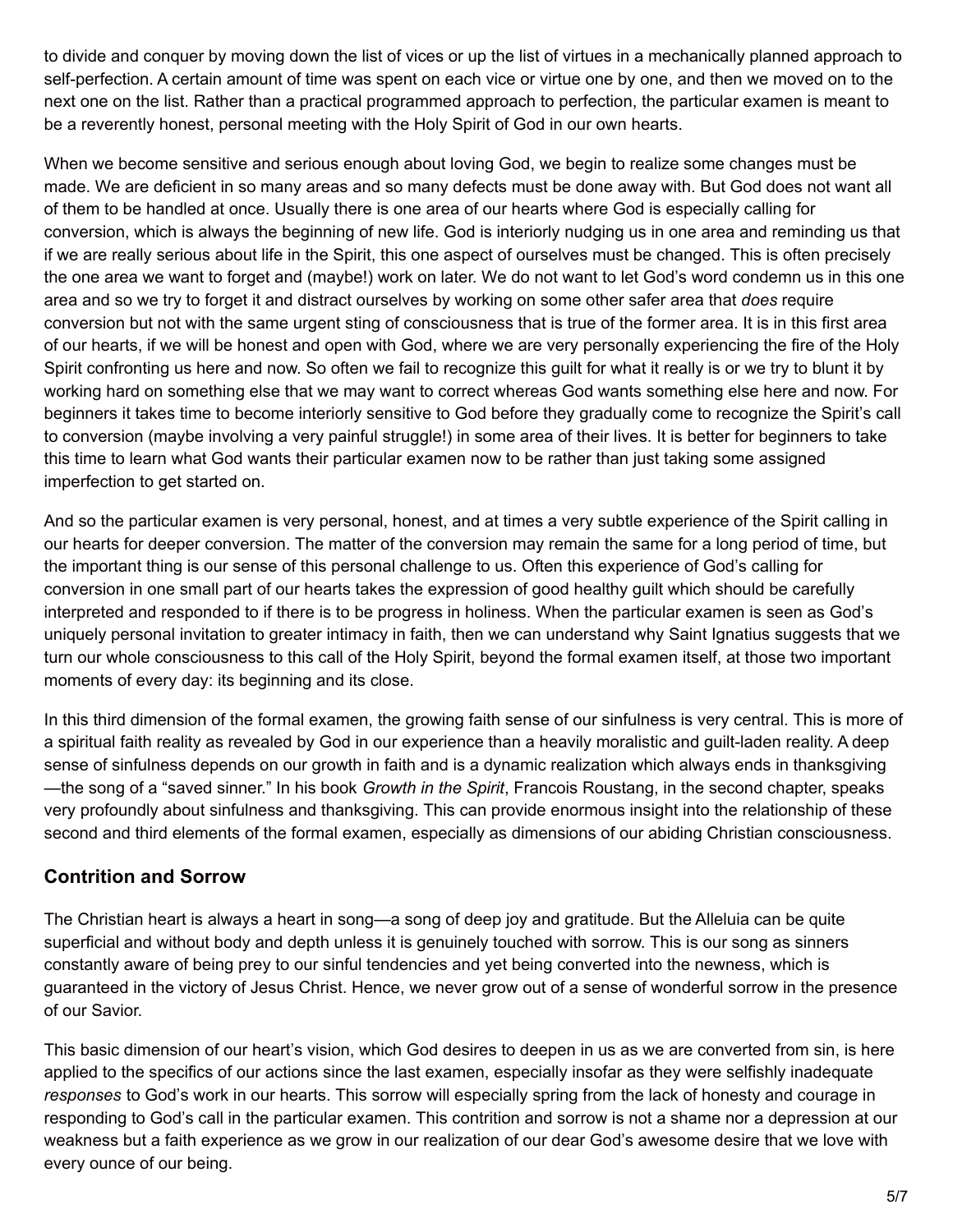After this description, the value of pausing each day in formal examen and giving concrete expression to this abiding sense of sorrow in our hearts should be quite obvious and should flow naturally from the third element of practical survey of our actions.

## **Hopeful Resolution for Future**

This final element of the formal daily examen grows very naturally out of the previous elements. The organic development leads us to face the future which is now rising to encounter us and become integrated into our lives. In the light of our present discernment of the immediate past how do we look to the future? Are we discouraged or despondent or fearful of the future? If this is the atmosphere of our hearts now, we must wonder why and try to interpret this atmosphere; we must be honest in acknowledging our feeling for the future, and not repress it by hoping it will go away.

The precise expression of this final element will be determined by the organic flow of this precise examen now. Accordingly, this element of resolution for the immediate future will never happen the same way each time. If it did happen in the same expression each time, it would be a sure sign that we were not really entering into the previous four elements of the examen.

At this point in the examen there should be a great desire to face the future with renewed vision and sensitivity as we pray both to recognize even more the subtle ways in which God will greet us and to recognize the Spirit calling us in the existential situation of the future, and then to respond to that call with more faith, humility, and courage. This should be especially true of that intimate abiding experience of the particular examen. A great hope should be the atmosphere of our hearts at this point—a hope not founded on our own deserts or our own powers for the future, but rather founded much more fully in our God whose glorious victory in Jesus Christ we share through the life of the Spirit in our hearts. The more we will trust and allow God to lead in our lives, the more we will experience true supernatural hope in God painfully in and through, but quite beyond, our own weak powers—an experience at times frightening and emptying but ultimately joyfully exhilarating.

Saint Paul in this whole passage from the Letter to the Philippians (3:7-14) expresses well the spirit of this conclusion of the formal examen: "I leave the past behind and with hands outstretched to whatever lies ahead I go straight for the goal." (3:13-14)

## **Examen and Discernment**

We will close this booklet with some summary remarks about the examen, as here described, and discernment of spirits. When examen is understood in this light and so practiced each day, then it becomes so much more than just a brief exercise performed once or twice a day and which is quite secondary to our formal prayer and active living of God's love in our daily situation. Rather it becomes an exercise that so focuses and renews our specific faith identity that we should be even more reluctant to omit our examen than our formal contemplative prayer each day. This seems to have been Saint Ignatius's view of the practice of the examen. He never talks of omitting it though he does talk of adapting and abbreviating the daily meditation for various reasons. For him it seems the examen was central and quite inviolate. This strikes us as strange until we revamp our understanding of the examen. Then perhaps we begin to see the examen as so intimately connected to our growing identity and so important to our finding God in all things at all times that it becomes our central daily experience of prayer.

For Ignatius finding God in all things is what life is all about. Near the end of his life, he said that "Whenever he wished, at whatever hour, he could find God." (*Autobiography*, #99) This is the mature Ignatius who had so fully allowed God to possess every ounce of his being through a clear, abandoning *Yes* that radiated from the very core of his being, that he could be conscious at any moment he wanted of the deep peace, joy, and contentment (consolation, see the *Exercises*, #316), which was the experience of God at the center of his heart. Ignatius's identity, at this point in his life, was quite fully and clearly "in Christ" as Paul says: "For now my place is in him, and I am not dependent upon any of the self-achieved righteousness of the Law." (Philippians 3:9) Ignatius knew and was